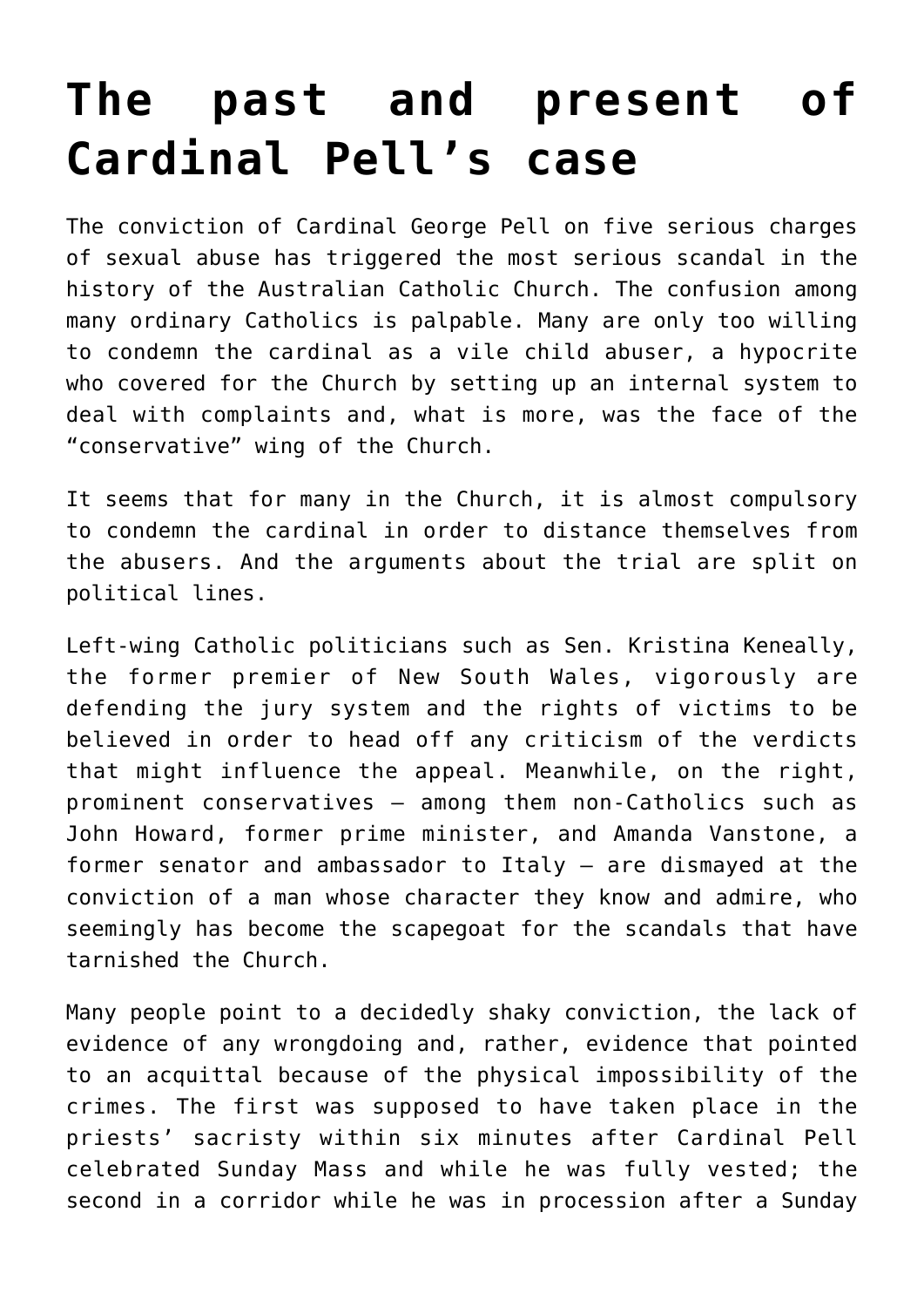Mass, presumably in full view of everyone else in that procession.

It is fair to say that there are many within the Australian legal establishment who are concerned about the verdicts.

The cardinal was found guilty on the word of one complainant. The other boy who was allegedly abused died of a heroin overdose after telling his mother he was never abused. There was not a single witness who could back the complainant. On the contrary, there were four witnesses appearing for the prosecution who attested that they were with Pell during the period of the attacks. They included Msgr. Charles Portelli, the sacristan Max Potter and several altar servers. Even the magistrate in the committal hearing who sent the cardinal to trial noted that, "if a jury accepted the evidence of Msgr. Portelli and Mr. Potter … then a jury could not convict."

## **Reaction from the public**

So how did these convictions come about? There was a strong feeling, expressed in the public gallery and now in the letters pages of newspapers, that even if Cardinal Pell did not commit these crimes, he was still "the boss" of the show. And there is another problem that compounds the reaction of many people: surprise.

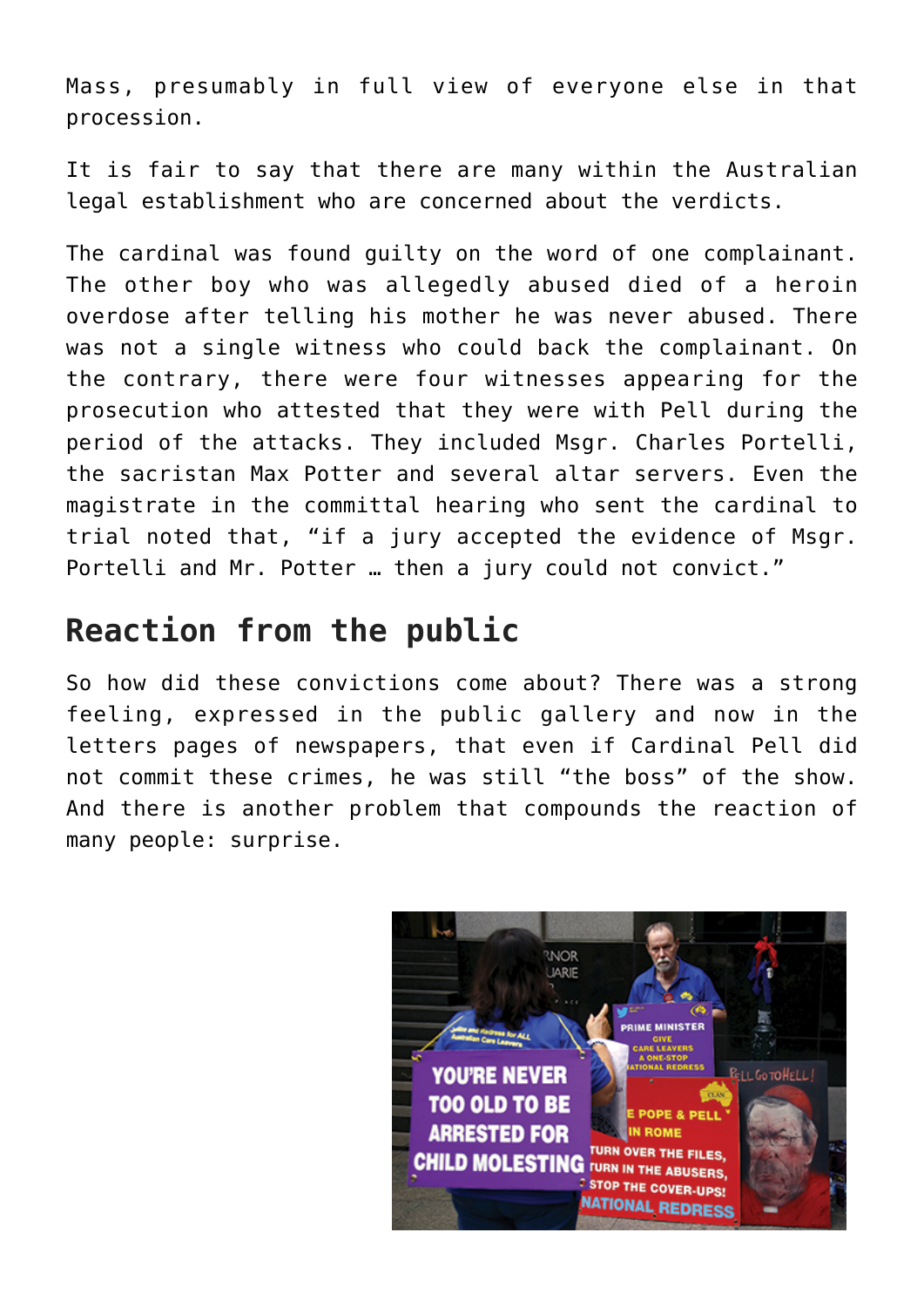Victims and relatives of children who claim they were sexually abused by the Church hold placards in protest in 2016. CNS photo by David Gray via Reuters

The trial was not publicized. It was under a suppression order, so no one knows anything about what happened except the few that followed it in Catholic and legal circles and in the international media. So quite suddenly, the public learned that a man who had been the subject of relentless character assassination, and who was thought of as a flinty, uncaring churchman, was convicted. His conviction on these charges is being conflated with his conduct during the Royal Commission into Institutional Responses to Child Sexual Abuse established in 2013, when he made himself deeply unpopular by his refusal to return from Rome and to face the commission in person, although he had already done so previously and, what is more, already had faced a separate inquiry in Victoria.

Because Cardinal Pell is thought of as "the boss," all the abuse was his fault, even in Melbourne before he became archbishop — as a reading of the transcripts of the original Victorian inquiry makes clear. He also naively trusted the Victorian justice system, though why is a mystery, since the Victorian police set up a task force two years before there was any complaint against him, and they had to go canvassing for complaints. There were even advertisements placed in the newspapers asking people to come forward. Despite this, most of the accusations that the Victorian police wanted to inflate to criminal charges have been thrown out.

## **20 years of attack**

The most infamous of these accusations was the so-called "swimmers' charges," which was the reason that the original trials were suppressed. According to this story, the cardinal,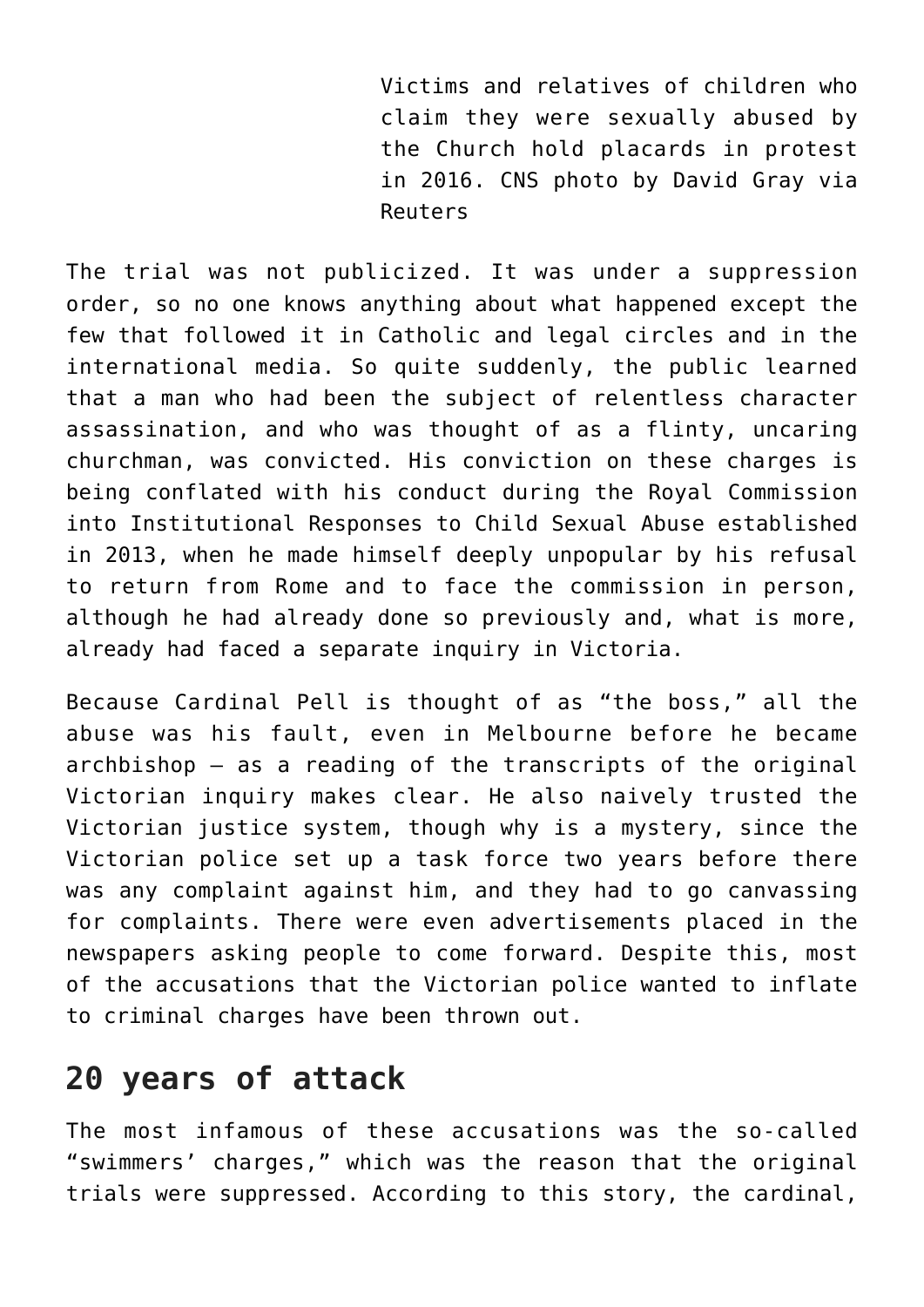then a young priest, had taken a group of boys on an excursion to a swimming pool and, under the cover of play-fighting with the whole group, molested two of them. Even his enemies were incredulous. Hardly anyone who had children and saw this report could take it seriously, as play-fighting and jumping around in the water is something that almost every Australian father has done, either in a pool or in the surf. Subsequent to the guilty verdict in the cathedral charges, the swimmers' charges were dismissed as lacking any credibility. However, the lack of information caused by the suppression order had caused a problem: No one knew about the evidence, or lack thereof, in the cathedral charges.

The Australian Broadcasting Corporation has headed the relentless media pursuit of Cardinal Pell, and they have been a valuable media voice for the Victorian police.

A book by one of their journalists even sought to inflame public opinion against him, which was so prejudicial that it had to be taken off the shelves during the trial. It could not have been written without the cooperation of the Victorian police. The reasons for this collaboration are both broad and particular. Particularly, the Victorian police have been under a lot of pressure for their own failings in the matter of child abuse and for the failure of many of their top personnel. The child abuse inquiries are being used as a weapon to denigrate the Church, alienate the public and deflect attention.

## **Defender of orthodoxy**

Over the past 20 years as archbishop of Melbourne and then cardinal-archbishop of Sydney, Cardinal Pell was a strong intellectual voice against the tide of arid secularism and what he calls "cafeteria Catholicism." He was a staunch defender of doctrinal orthodoxy at a time when there was slippage into alarming doctrinal laxity in Catholic schools which educate over a quarter of the nation's children and are